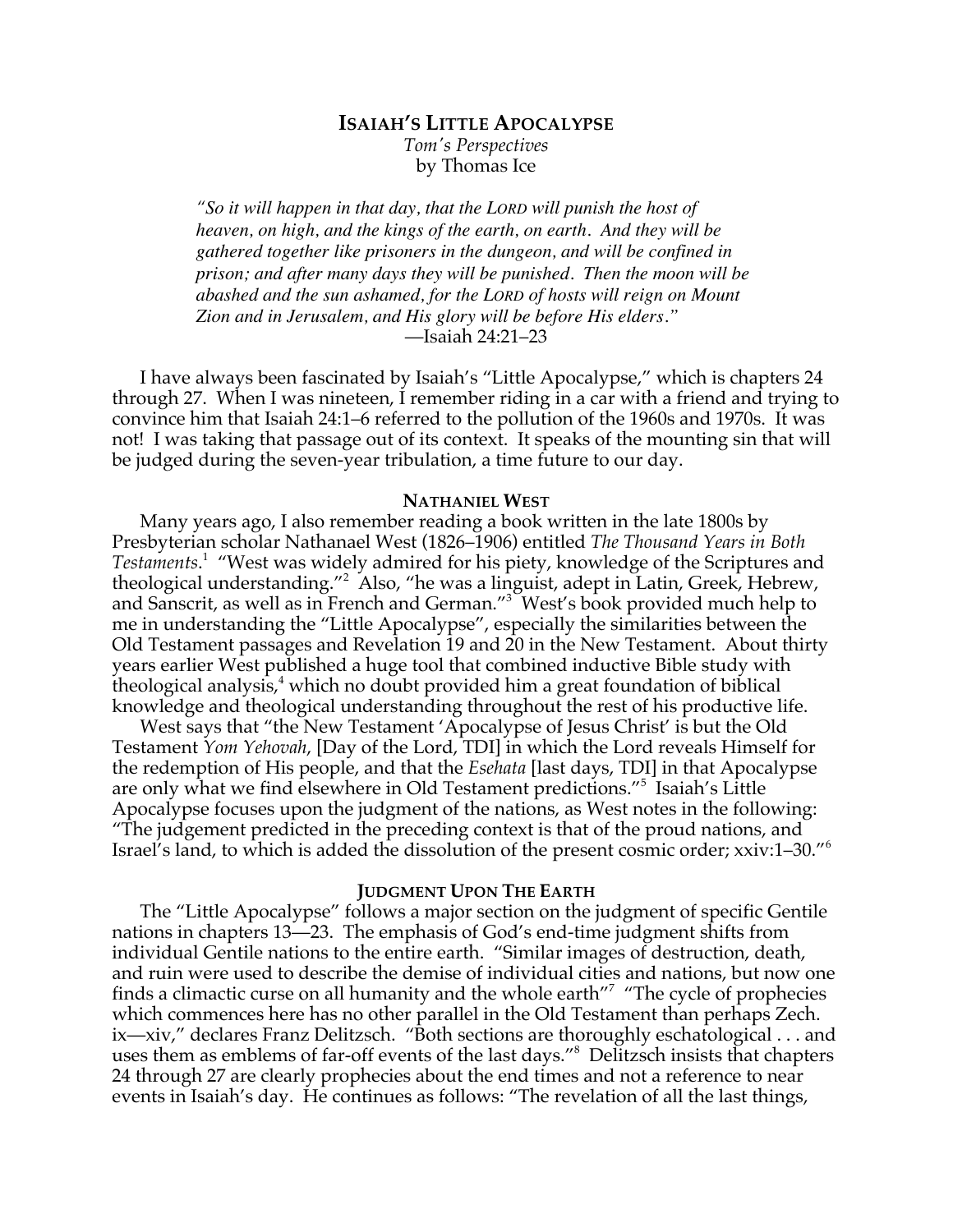which the Apocalypse of the New Testament embraces in one grand picture, commenced with Obadiah and Joel; and there is nothing strange in the fact that Isaiah also, in ch. xxiv.—xxviii, should turn away from the immediate external facts of the history of his own time, and pass on to these depths beyond."<sup>9</sup>

The purpose of the Lord's end-time judgment that will take place during the sevenyear tribulation is said to be retributive for the sin the inhabitants of the earth (that is "earth dwellers") have committed. "The earth is also polluted by its **inhabitants**, for they transgressed laws, violated statutes, broke the everlasting covenant. Therefore, a curse devours the earth, and those who live in it are held guilty. Therefore, **the inhabitants of the earth** are burned, and few men are left" (Isa. 24:5–6; emphasis added).

### **WHAT ABOUT THE EARTH DWELLERS?**

The concept "earth dwellers" originates in the Old Testament, where participial forms of *yâshab*: are used in construct with *'eres*, almost fifty times. Often "earth dwellers" in the Old Testament is translated "land dwellers" or "inhabitants of the land," since the context refers to a localized area of land or country such as Israel. However, in a global context the phrase is best rendered "inhabitants of the earth" (Ps. 33:14; Isa. 24:6, 17; 26:21; Jer. 25:30; Zeph. 1:18). A similar phrase, *têbêl yâshab*, "world dwellers," occurs five times. All five instances of "inhabitants of the world" appear within a global context (Ps. 33:8; Isa. 18:3; 26:9, 18; Lam. 4:12).

The Old Testament instances where a global rather than a local context is intended are important, since preterists usually want to turn "earth dwellers" in Revelation into "land dwellers" and say that it refers to the land of Israel and a localized judgment.<sup>10</sup> Peter Steveson says, "

It is true that *'eres* often refers to Israel and the surrounding nations. It is also true, however, that *'eres* often refers to the whole earth, e.g., 6:3; 8:9; 12:5; 14:9, 16; 49:13. In addition, the word *têbêl*, [24:]4, and the context of v. 21, argue that the passage [Isa. 24] refers to the whole earth. Applying *'eres* this way gives us a natural conclusion to c[haps.] 1— 23 in which Isaiah has broadened his message. He no longer focuses on his nation or the biblical world. He now includes a wider group of people."<sup>11</sup>

Isaiah 24:21 says, "So it will happen in that day, that the LORD will punish the host of heaven, on high, and the kings of the earth, on earth." The juxtaposition of "heaven" and "earth" in this verse would not make sense if *'eres*, means merely "land" or the land of Israel. Isaiah 24—27 records prophecies of global judgment, and they record events that have not yet taken place.

Every global use of "earth dwellers" in the Old Testament appears in a judgment context, and nearly all occurrences speak of the future in the Tribulation. Of significance is the fact that both "earth dwellers" and "world dwellers" are used many times in Isaiah 24—27. "Chapters 24—27 have often been called the Apocalypse of Isaiah, because their focus is upon the worldwide triumph of God."12 God's worldwide judgment will come on all humankind because of specific sins of "the inhabitants of the earth" (24:5–6; cf. vv. 6, 17). "For when the earth experiences Your judgments the inhabitants of the world learn righteousness" (26:9). Isaiah 26:20 says that Israel will be hidden away and protected "until indignation runs its course." Since the remnant of Israel will be protected during the Tribulation, then what will be God's purpose for the